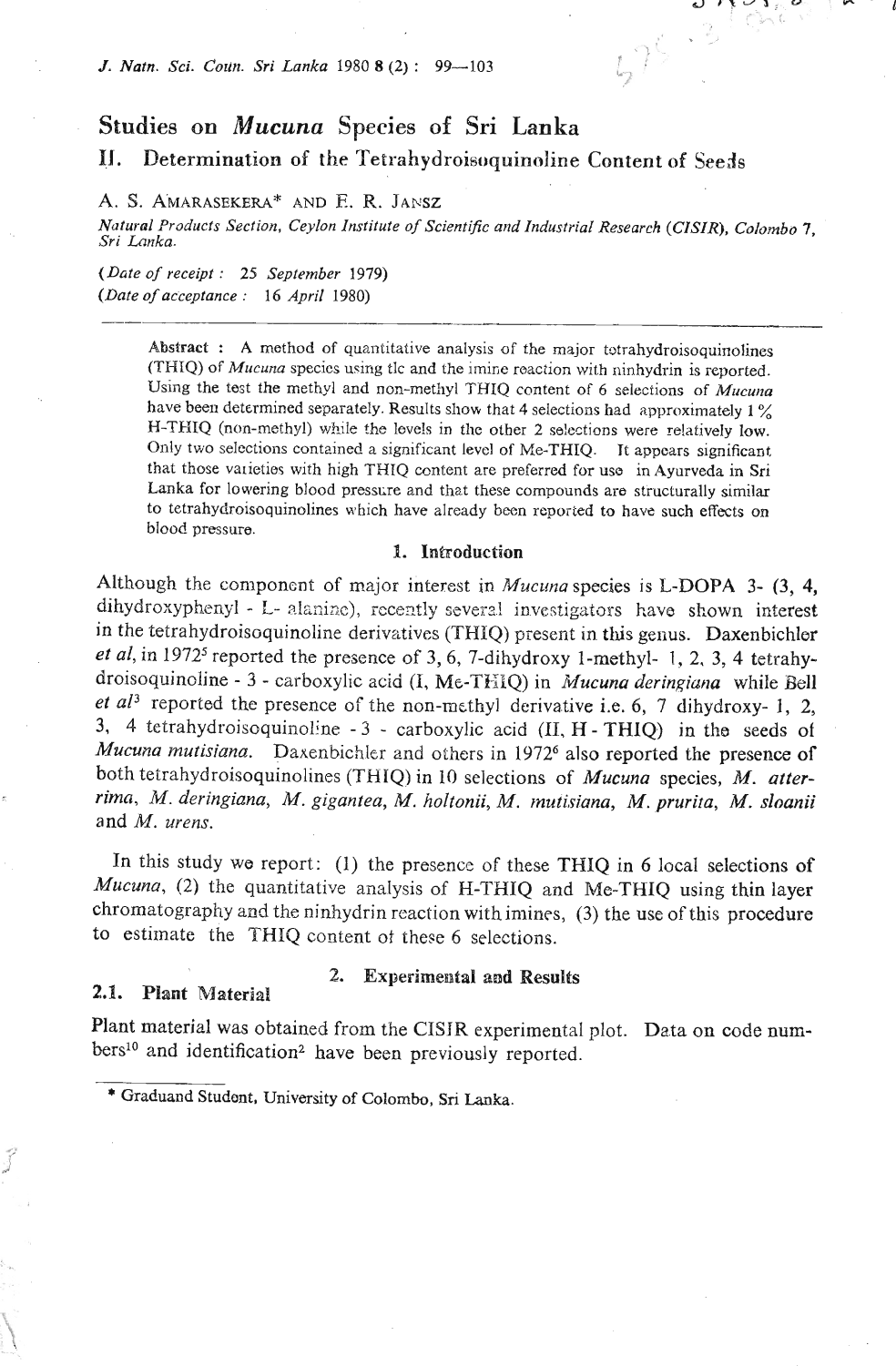









Figure 1. Somo naturally occuring :etrahydroisoqainolines

I. 1-methyl, 3-carboxy, 6,7-dihydroxy, tetrahydroisoquinolinc (Me-THrQ)

- 11. **3 carboxg,** 6, 7dihydroxy, tetrahydroisoquinolinc **(N-THIQ)**
- 111. Papavarine
- IV. Salisolidine.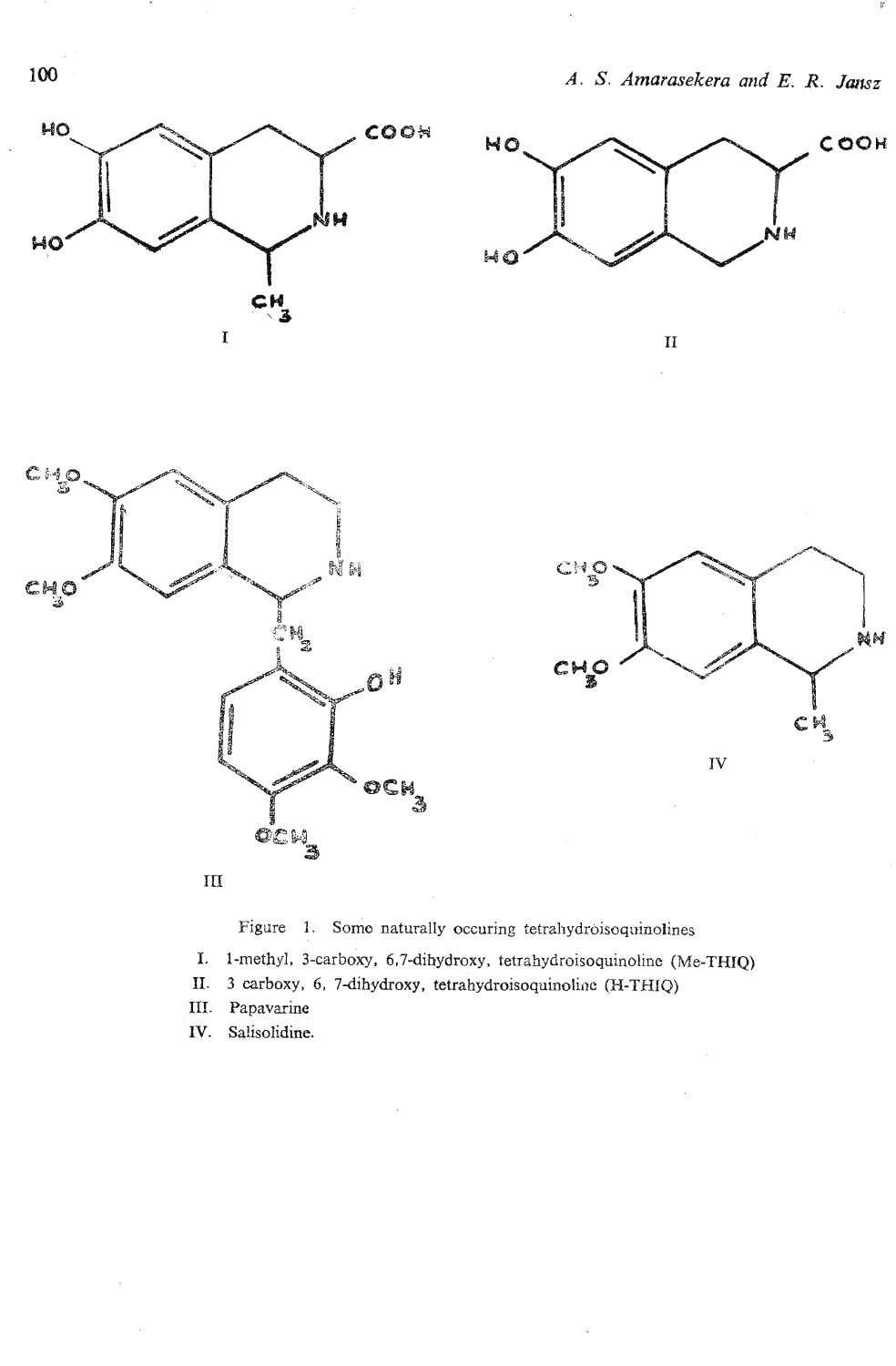## **2.2. Preparation of Standards**

3- *6,* 7-dihydroxy, 1,2 **3,4,** tetrahydroisoquinoline -3-carboxylic acid (H-THIQ) and its 1-methyl derivative were synthesized from L-DOPA by the method described by Bell *et al.*<sup> $3$ </sup>

## 2.3. Extraction of Seed.

**C** 

Fresh (wholo) seeds of 6 *Mucuna* species were dried to about 10% moisture and finely ground. The flour was extracted with dilute acetic xid as follows. **A** known weight of soed **(log** to 50g) was allowed to stand at room temperature for about **18h**  with 9 times its weight of 0.25% acetic acid with periodic mixing.<sup>10</sup> The supernatant was separated by filtration and the residue washed with acctic acid. The residue on extraction with 50% ethanol containing, 0.5% ascorbic acid did not show the presence of THIQ. The filtrate was deproteinised by boiling and filtration.

#### **2.4. Thin layer Chromatography**

Thin layer chromatography was performed on the above extract using cellulose (MN 600 cellulose) plates (500  $\mu$  thickness) with n butanol : acetic acid : water (4:1:3) as solvent. The plates were sprayed with  $1\%$  ninhydrin and heated in an oven for exactly 20 mins at 100°C. The Rf values of the methyl and nor methyl tetrahydroisoquinolines were 0.57 and 0.49 respectively.

#### **2.5.** Quantitative Estimation of the THIO

The THIQ standards (15 to 75  $\mu$ g) were chromatographed on the same plate as the extract (10  $\mu$ l). After spraying with ninhydrin and developing the spots the areas of the (yellow) spots were carefully calculated and a standard curve of concentration **vs** square root spot area plotted. While plots of conc. **vs** spot area and conc. vs log spot area did not give straight lines, the above mentioned plot resulted in a straight line from which the concentration of the unknown was determined. In all determinations, the standards wore run on the same plate as the unknown and separate calibration curves plotted. The standard deviation of the experimental determination was of the order of  $10\%$ . It was observed that H-THIQ gave a much deeper colour with ninhydrin than an equimolar amount of Me-THIQ. However, spot areas did not have the same degree of variance.

# **2.6 Adaptation of test for screening**

It was observed that on covering the sprayed and heated chromatography plate with glass plates, all the purple - violet spots of the amino acids disappeared and the yellow THIQ spots increased in intensity. By tbis method small quantities of these compounds may be detected. It was also found that a third yellow spot with ninhydrin was present at a Rf value of 0.25 while L-DOPA gave a Rf value of 0.30.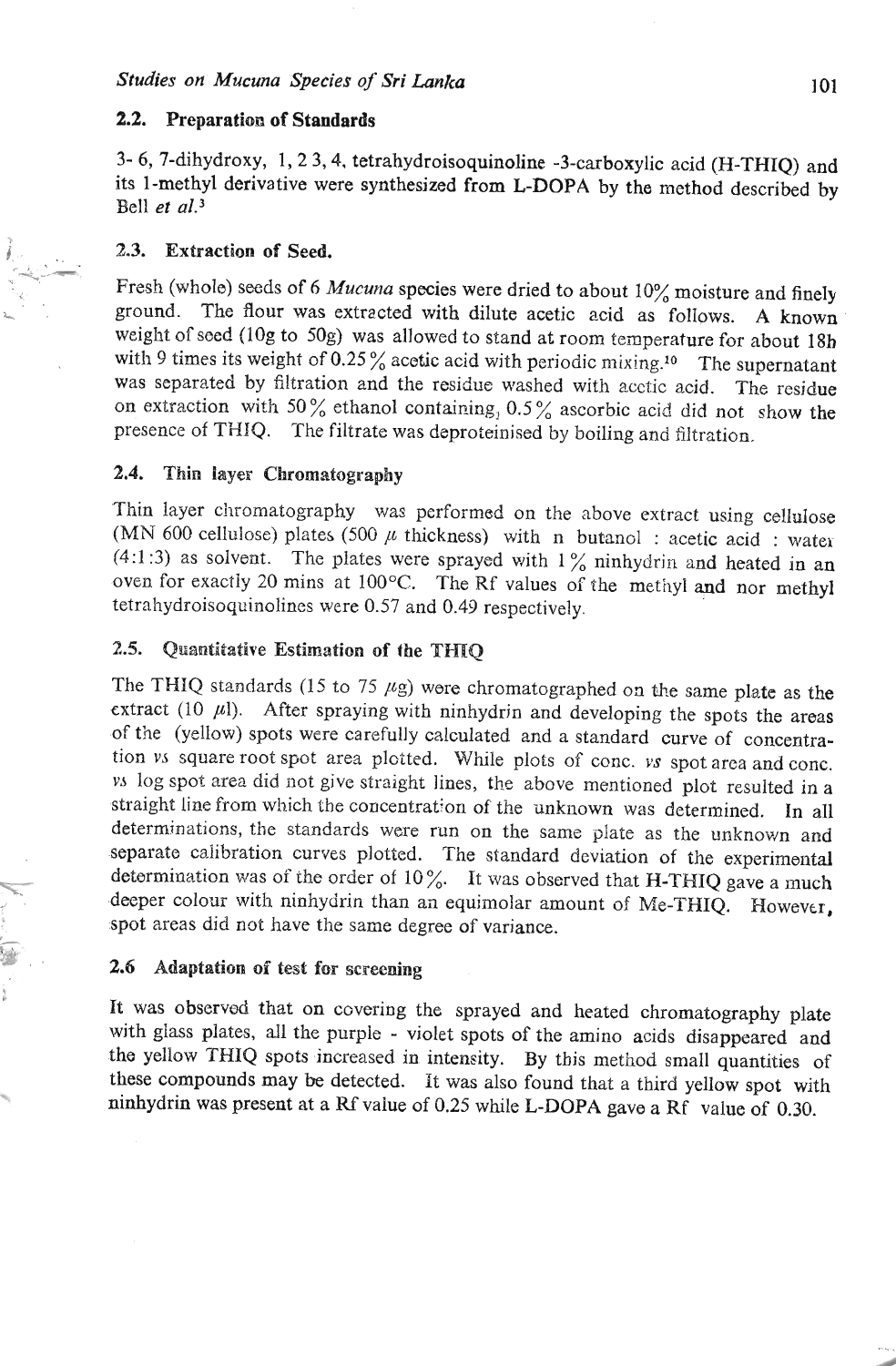# *2.7.* **THQ** *content* **of** *some selections* **of** *Mucunu.*

Using the method of estimation, *6* selections of *Mucuna* species were subjected to THIQ assay. Results (Table 1) showed that all varieties contained these compounds but to varying extents. The *M. atterrima* selection planned for use for the extraction of L-DOPA contained very small quantities. Wnile selections **B,** P, *Q* and **R**  contained high levels of W-TMIQ, the selection Q also contained Me-THIQ in larger quantities than the other selections which had only traces of this compound.

| CISIR Code<br>No. | Identity                        | Me-THIO      | H-THIO     | Total $283$ nm*<br>absorbing material<br>(as $\%$ L-DOPA) |
|-------------------|---------------------------------|--------------|------------|-----------------------------------------------------------|
| A                 | M. atterrima                    | trace        | trace      | 4.4                                                       |
| B                 | M. nivea                        | Not detected | 0.87(1.04) | 2.5                                                       |
| P                 | M. species<br>(unidentified)    | 0.33         | 0.60(0.96) | 4.5                                                       |
| Q                 | $M$ . species<br>(unidentified) | 1.09         | 0.92(1.03) | 2.3                                                       |
| L                 | M. utilis                       | Not detected | 0.40(0.21) | 3.8                                                       |
| R                 | M. deringiana                   | trace        | 1.00(0.97) | 2.7                                                       |

TABLE I. THIQ content of Selections of *Mucuna* Species

\*from data from paper of Pieris *et al.10* 

Data in parenthesis are the values obtained from a second batch of seeds.

# 2.8. Isolation of THIQ

Attempts to isolate the THIQ by sepliadex G-10 gel chromatography by the method described by Daxenbichler<sup>6</sup> and by dry cellulose chromatography were not successful.

## 3. Discussion

The seeds of *Mucuna* species have from ancient times been used for medicinal purposes in the indigenous medical systems of many cultures. In India, M. *puriens*  played a prominent role in medical folk lore.<sup>8</sup> In anciont Brazil, M. *bracheata* was extensively used for numerous conditions ranging from crocodile and snakebite, sores and syphilis to cancer.<sup>7</sup> While in Hawaii, the seed of *M. gigantea* has been used as a laxative.<sup>9</sup> The *Mucuna* species have also played a major role as a source of L-DOPA which is used in western medicine as a drug for the treatment of Parkinson's disease and mental disorders. Therefore, it is not at all surprising that the seeds of this plant are also used in the Ayurvedic system of medicine in Sri Lanka. However, its use in this country has mainly been in the medicinal preparations used for the treatment of nervous disorders and high blood pressure. The **Sri** Lankan example being the only instance that the seed is reported to be used for hypertension. What is still more significant is that the variety preferred in Ayurveda contains low L-DOPA content but high tetrahydroisoquinoline content.